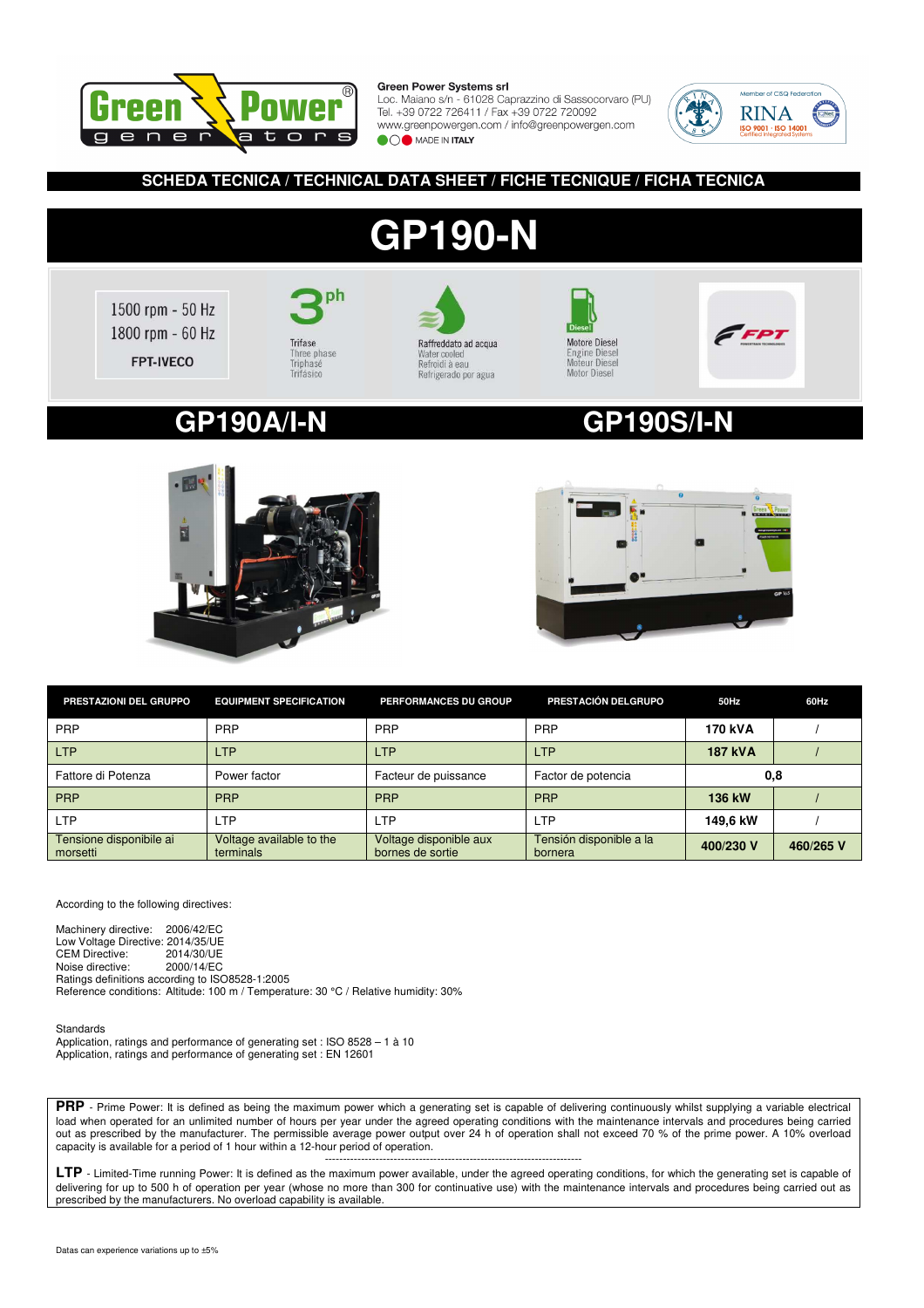

Green Power Systems sri<br>Loc. Maiano s/n - 61028 Caprazzino di Sassocorvaro (PU)<br>Tel. +39 0722 726411 / Fax +39 0722 720092<br>www.greenpowergen.com / info@greenpowergen.com **OOO** MADE IN ITALY





| <b>MOTORE</b>                          | <b>ENGINE</b>                      | <b>MOTEUR</b>                                 | <b>MOTOR</b>                           | 50Hz                                | 60Hz                                  |
|----------------------------------------|------------------------------------|-----------------------------------------------|----------------------------------------|-------------------------------------|---------------------------------------|
| Costruttore e tipo                     | Brand and model                    | Constructeur et modèle                        | Costructor y tipo                      | <b>FPT</b><br><b>N67TM4</b>         |                                       |
| Regolatore di giri                     | Governor type                      | Régulateur de tours                           | Regolator de giros                     | <b>Meccanico</b><br><b>Mecánico</b> | <b>Mechanical</b><br><b>Mécanique</b> |
| Batteria al piombo                     | Lead acid batteries                | Batterie de mise en marche<br>au Pb           | Batería en plombo                      |                                     | 12V 145Ah                             |
| Livello di emissioni                   | <b>Emission level</b>              | Niveau d'émissions                            | Nnivel de emisiones                    |                                     | <b>Not Emissioned</b>                 |
| Potenza Max                            | Max power                          | Puissance max                                 | Potencia max                           | 224 Hp                              |                                       |
| N. giri/min                            | R.P.M.                             | N. tours/min.                                 | N. giros/min.                          | 1500                                | 1800                                  |
| N. cilindri                            | Cylinders                          | N. cylindres                                  | N. cilindros                           | 6                                   |                                       |
| Cilindrata                             | <b>Displacement</b>                | Cylindrée totale                              | Cilindrada                             | 6700 cc                             |                                       |
| Consumo specifico al 75% del<br>carico | Fuel consumption at 75% of<br>load | Consommation spécifique à<br>75% de la charge | Consumo de combustible al<br>75% carga | 29,4 L/h                            |                                       |

According to the standards : ISO 3046 / BS 5514 / DIN 6271



| <b>ALTERNATORE</b>                                     | <b>ALTERNATOR</b>                               | <b>ALTERNATEUR</b>                                      | <b>ALTERNADOR</b>                                      | 50Hz                               | 60Hz |
|--------------------------------------------------------|-------------------------------------------------|---------------------------------------------------------|--------------------------------------------------------|------------------------------------|------|
| Costruttore e tipo                                     | Brand and model                                 | Constructeur et modèle                                  | Costructor y tipo                                      | <b>MECC ALTE</b><br>ECO38-1S/4 (*) |      |
| Sincrono con regolazione<br>elettronica della tensione | Synchronous with electronic<br>governor voltage | Synchrone avec régulation<br>électronique de la tension | Sincrónico con regolación<br>electrónica de la tensión | ±1%                                |      |
| $N^{\circ}$ poli                                       | Pole                                            | $N^{\circ}$ pôles                                       | $N^{\circ}$ polos                                      |                                    |      |
| Classe aumento di temperatura                          | Temperature rise class                          | Class de échauffement                                   | Clase de aumento de la<br>temperatura                  | н                                  |      |
| Classe isolamento<br>statore/rotore                    | Stator/rotator insulation                       | Classe isolation stator/rotor                           | Clase de isolamento<br>estador/rotor                   | н                                  |      |
| Grado di protezione                                    | Protection level                                | Degré de protection                                     | Grado de proteción                                     | IP23                               |      |
| Potenza continua                                       | Continuous power                                | Puissance continue                                      | Potencia continua                                      | 180 kVA                            |      |

According to the standards : EN 60034-1 / VDE 0530 / IEC 60034-1 / BS 4999-5000

(\*) = o equivalente di marca primaria / or similar brand / ou équivalent / o equivalente de marca primaria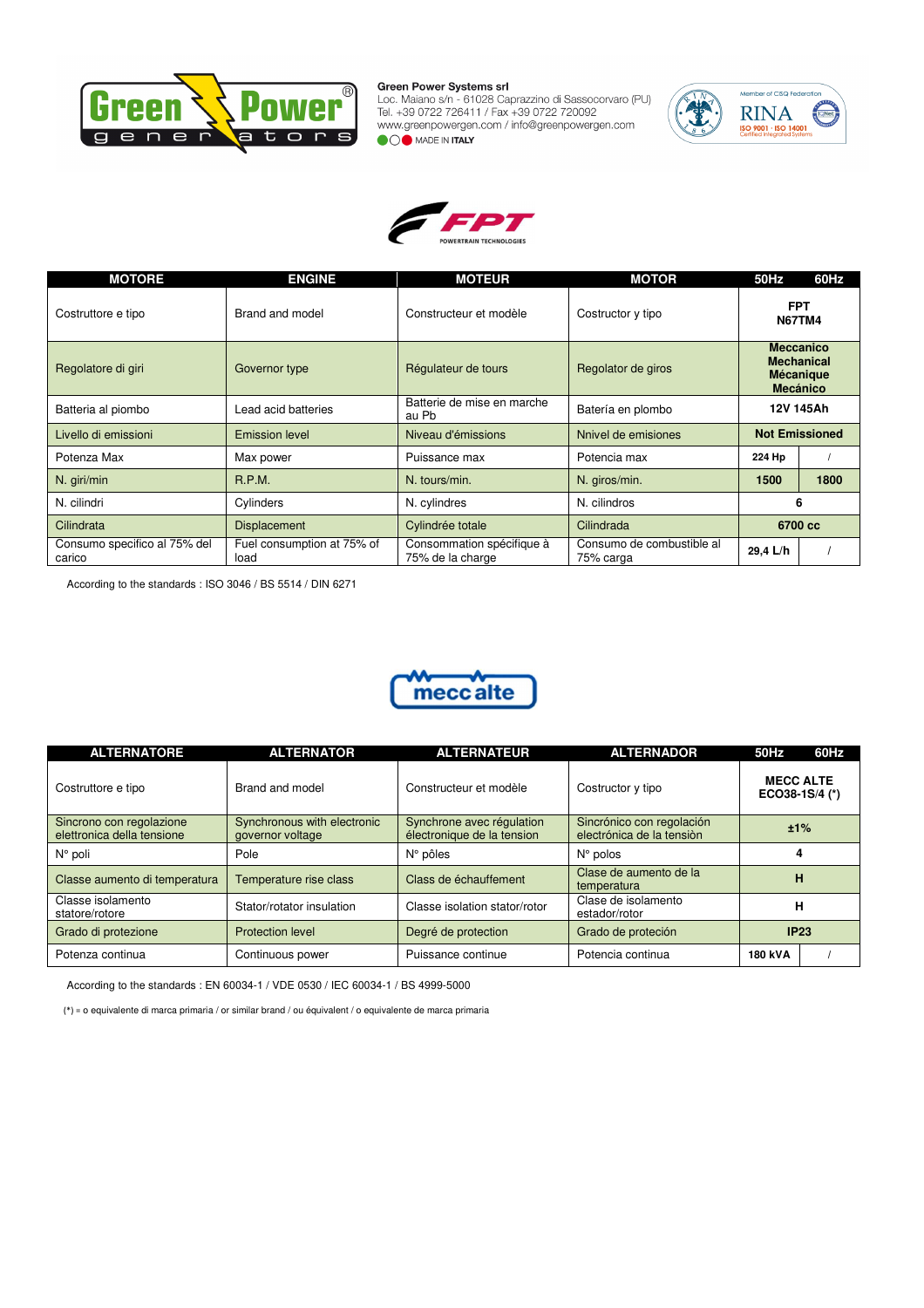

Green Power Systems Sri<br>Loc. Maiano s/n - 61028 Caprazzino di Sassocorvaro (PU)<br>Tel. +39 0722 726411 / Fax +39 0722 720092<br>www.greenpowergen.com / info@greenpowergen.com **OOO** MADE IN ITALY



# **GP190A/I-N**



## **GRUPPI APERTI**

| Telaio autoportante elettrosaldato in acciaio al carbonio con serbatoio giornaliero integrato | Supporti antivibranti tra motore/alternatore e telaio di serie su tutti i gruppi elettrogeni |
|-----------------------------------------------------------------------------------------------|----------------------------------------------------------------------------------------------|
| Verniciatura a liquido RAL 9005                                                               | Galleggiante tubolare facilmente estraibile                                                  |
| Tappo rifornimento serbatoio carburante da 2"                                                 | Marmitta industriale                                                                         |
| Tappo di drenaggio serbatoio carburante sotto al telaio                                       | Rete di protezione alette radiatore                                                          |
| Piedini / tasche per sollevamento con carrello elevatore                                      | Quadro elettrico in posizione posteriore                                                     |
| Foro per fissaggio gruppo al suolo sui piedini                                                |                                                                                              |

## **OPEN TYPE**

| Heavy-duty electro welded carbon steel frame with integrated daily fuel tank | Antivibration mountings between engine/alternator and frame   |
|------------------------------------------------------------------------------|---------------------------------------------------------------|
| Luiquid Painting RAL 9005                                                    | Tubular float easily extractable                              |
| 2" tank cap                                                                  | Industrial silencer                                           |
| Drainage tank cap under the frame                                            | Fan radiator guards                                           |
| Forklif truck pockets                                                        | Electric control panel located on the back side of the genset |
| Hole on the legs to fix the genset to the ground                             |                                                               |

## **GROUPES OUVERTS**

| Châssis autoportant soude électriquement en acier au carbone avec réservoir journalier | Supports anti-vibrants entre moteur/alternateur y châssis sur tous les groupes électrogènes |
|----------------------------------------------------------------------------------------|---------------------------------------------------------------------------------------------|
| intégré                                                                                |                                                                                             |
| Peinture liquide RAL 9005                                                              | Flotteur tubulaire facilement extractible                                                   |
| Bouchon de ravitaillement du réservoir du carburant de 2"                              | Silencieux de type industriel                                                               |
| Bouchon de drainage réservoir carburant positionné sous le châssis                     | Filet de protection pour radiateur à ailettes                                               |
| Béquilles de levage                                                                    | Panneau électrique monté en position postérieure sur le groupe électrogène                  |
| Trou sur les béquilles pour fixation groupe au sol                                     |                                                                                             |

## **GENERADORES ABIERTOS**

| Chasis electrosoldado en acero al carbono con tanque integrado | Soporte antivibratorios entre motor/alternator y chasis |
|----------------------------------------------------------------|---------------------------------------------------------|
| Pintura en liquido RAL 9005                                    | Flotador tubular fácilmente extraíble                   |
| Tapón abastecimiento tanque de 2"                              | Silenciador industrial                                  |
| Tapón de drenaje tanque bajo el chasis                         | Renilla de protección aletas radiador                   |
| Pies para levantamiento con carretilla elevadora               | Cuadro eléctrico en posición posterior                  |
| Foro para fijación grupo al suelo                              |                                                         |

| Serbatoio incorporato nel<br>basamento | Integrated fuel tank | Réservoir carburant integrè | Tanque incorporado en el<br>basamento | 125L           |
|----------------------------------------|----------------------|-----------------------------|---------------------------------------|----------------|
| Dimensioni (mm)                        | Dimensions (mm)      | Dimensions (mm)             | Dimensiones(mm)                       | 2500x1000x1400 |
| Peso (Kg)                              | Weight (Kg)          | Poids (Kg)                  | Peso (Kg)                             | 1520           |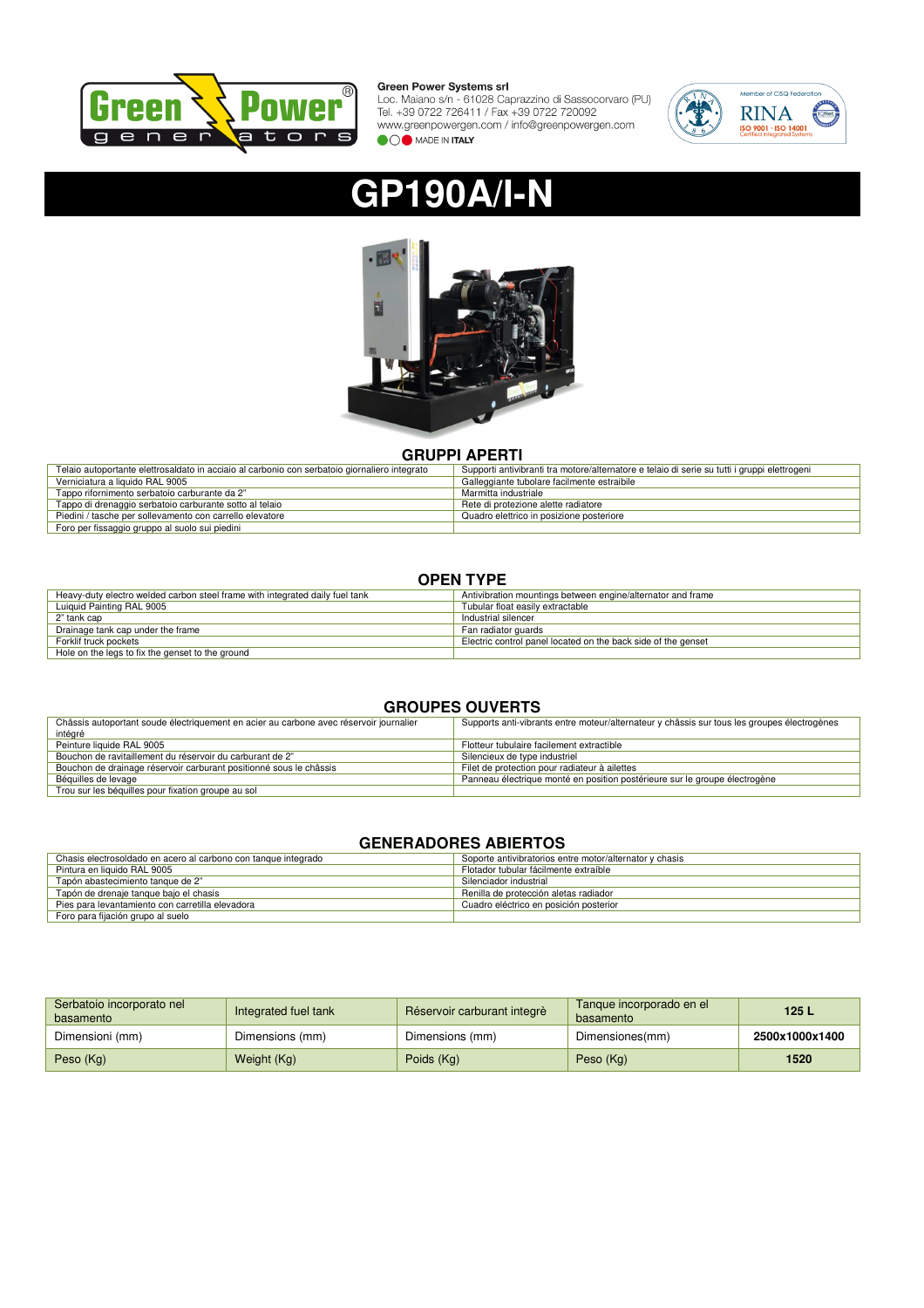

Green Power Systems sri<br>Loc. Maiano s/n - 61028 Caprazzino di Sassocorvaro (PU)<br>Tel. +39 0722 726411 / Fax +39 0722 720092<br>www.greenpowergen.com / info@greenpowergen.com **OOO** MADE IN ITALY



# **GP190S/I-N**



## **VERSIONE SILENZIATA**

| Telaio autoportante elettrosaldato in acciaio al carbonio con serbatoio giornaliero integrato | Uscita gas di scarico dall'alto con parapioggia                                              |
|-----------------------------------------------------------------------------------------------|----------------------------------------------------------------------------------------------|
| Verniciatura a liquido RAL 9005.                                                              | Gancio di sollevamento centrale smontabile                                                   |
| Tappo rifornimento serbatoio carburante con chiave esterno alla cofanatura.                   | Apertura con tappo sul tetto della cofanatura per rabbocco liquido refrigerante              |
| Tappo di drenaggio serbatoio carburante sotto al telaio.                                      | Quadro elettrico laterale con sportello di protezione dotato di oblò e di chiave di chiusura |
| Piedini / tasche per sollevamento con carrello elevatore.                                     | Protezione antipioggia con canalina superiore e guarnizione a palloncino antiacqua           |
| Foro per fissaggio gruppo al suolo sui piedini.                                               | Passaggio cavi sulla parte inferiore dello sportello con flap in gomma                       |
| Supporti antivibranti tra motore/alternatore e telaio di serie su tutti i gruppi elettrogeni. | Tasca porta documenti interna allo sportello quadro                                          |
| Robusta cofanatura super insonorizzata IP23 monoblocco in lamiera di acciaio al carbonio      | Ampie porte laterali con canalina parapioggia e guarnizioni a palloncino antiacqua           |
| spessore 20/10 piegata e elettrosaldata.                                                      |                                                                                              |
| Bulloni e rivetti di fissaggio in acciaio inox                                                | Porte dotate di robuste cerniere e robuste maniglie con serrature a chiave                   |
| Verniciatura cofanatura in polvere di poliestere RAL 7035 - spessore 120 $\div$ 150 $\mu$     | Griglia antipioggia aspirazione aria laterale                                                |
| Materiale fonoassorbente in classe 1                                                          | Griglia espulsione aria dall'alto                                                            |
| Marmitta residenziale - 30dB(A) interna alla cofanatura                                       | Pannello posteriore smontabile per accesso all'alternatore                                   |
| Tubo flessibile di scarico coibentato con bende in fibra di vetro e alluminio                 | Pannello anteriore smontabile per accesso al vano marmitta e radiatore                       |

## **SOUNDPROOF VERSION**

| Heavy-duty electro welded carbon steel frame with integrated daily fuel tank                | Rainproof exhaust gas outlet from the top                     |
|---------------------------------------------------------------------------------------------|---------------------------------------------------------------|
| Liquid painting RAL 9005                                                                    | Central lifting hook (removable).                             |
| Tank cap with key outside the canopy                                                        | Cap on the top of the canopy for coolant refilling.           |
| Drainage tank cap under the frame                                                           | Lateral electric control panel with porthole and key.         |
| Forklift truck pockets                                                                      | Rain protection on the panel with rubber gasket.              |
| Hole on the legs to fix the genset to the ground                                            | Cables inlet on the bottom of the door with rubber.           |
| Anti-vibration mountings between engine/alternator and frame                                | Documents pockets inside the door.                            |
| Strong soundproof canopy IP23 with carbon metal sheet, folded and electro welded, thickness | Large side doors with rain protection and rubber gasket.      |
| 20/10                                                                                       |                                                               |
| Stainless steel bolts and rivets                                                            | Doors equipped with strong hinges and handles with key lock.  |
| RAL 7035 powder painted canopy-thickness 120 $\div$ 150 $\mu$                               | Lateral rainproof quards for air inlet.                       |
| Class 1 soundproofing material                                                              | Outlet air quards from the top.                               |
| Residential silencer - 30dB(A) inside the canopy                                            | Rear removable door for easy access to alternator.            |
| Flexible exhaust pipe insulated in fibregass and aluminium bandages                         | Front removable door for easy access to silencer and radiator |

## **MODÈLE INSONORISÉ**

| Châssis autoportant soudé électriquement en acier au carbone avec réservoir intégré         | Sortie gaz d'échappement d'en haut imperméable.                                        |
|---------------------------------------------------------------------------------------------|----------------------------------------------------------------------------------------|
| Peinture liquide RAL 9005                                                                   | Crochet de levage central démontable.                                                  |
| Bouchon de ravitaillement réservoir avec clé a l'extérieur du capotage.                     | Ouverture avec bouchon sur le capotage pour remplissage du liquide de refroidissement. |
| Bouchon de drainage réservoir sous le châssis.                                              | Panneau électrique en position latérale équipé d'un hublot de protection et de clé.    |
| Béquilles de levage.                                                                        | Protection imperméable avec caniveau supérieur et joint d'étanchéité à ballonnet       |
|                                                                                             | imperméable.                                                                           |
| Trou pour fixation groupe au sol sur les béquilles.                                         | Passage câbles sur la partie inférieure du panneau avec maniguette en caoutchouc.      |
| Supports anti-vibrants entre moteur/alternateur y châssis sur tous les groupes électrogène. | Poche porte documents à l'intérieur du panneau.                                        |
| Robuste capotage insonorisée IP23 réalisée en monobloc en tôle d'acier au charbon           | Grandes portes latérales avec caniveau imperméable et joints d'étanchéité à ballonnet  |
| épaisseur 20/10 plié et soudé électriquement.                                               | imperméables.                                                                          |
| Boulons et rivets de fixation en acier inoxydable.                                          | Portes avec robustes charnières et robuste poignées avec serrures à clés.              |
| Peinture du capotage en poudre de polyester RAL 7035 - épaisseur 120 ÷ 150 µ.               | Grille imperméable aspiration air latérale.                                            |
| Matériel d'isolation acoustique de classe 1.                                                | Grille d'expulsion air d'en haut.                                                      |
| Pot résidentiel - 30dB(A) à l'intérieur du capotage.                                        | Panneau frontal démontable pour accès alternateur.                                     |
| Tuyau flexible d'échappement, isolé par fibre de verre et aluminium                         | Panneau postérieure démontable pour accès à l'échappement et au radiateur              |
|                                                                                             |                                                                                        |

## **VERSIÓN SILENCIADA**

| Chasis electrosoldado en acero al carbono con tanque integrado                         | Salida gas de escape desde arriba con protección contra la lluvia                               |
|----------------------------------------------------------------------------------------|-------------------------------------------------------------------------------------------------|
| Pintura en liguido RAL 9005                                                            | Gancho de elevación central desmontable.                                                        |
| Tapón abastecimiento tanque con llave al exterior de la caja.                          | Abertura con tapón sobre el techo de la caja para líquido refrigerante.                         |
| Tapón de drenaje tanque bajo el chasis.                                                | Cuadro eléctrico lateral con ventanilla de protección dotado de portillos y de llave de cierre. |
| Pies para levantamiento con carretilla elevadora.                                      | Protección antilluvia y quarnición a globo resistente al aqua.                                  |
| Foro para fijación grupo al suelo.                                                     | Paso de cables en la parte inferior de la ventanilla con flap en goma.                          |
| Soporte antivibratorios entre motor/alternator y chasis.                               | Bolsillo porta documentos interno a la ventanilla del cuadro.                                   |
| Robusta caja insonorizadas IP23 monobloque en chapa de acero al carbono espersor 20/10 | Amplias puertas laterales con protección antilluvia y quarniciones a globo resistente al agua.  |
| plegada y electrosoldada.                                                              |                                                                                                 |
| Tornillos y remaches de fijación en acero inoxidable.                                  | Puertas dotadas de robustas bisagras y tiradores con cerraduras con llave.                      |
| Pintura caja en seco de poliéster RAL 7035 - espesor 120 ÷ 150 μ.                      | Rejilla antilluvia aspiración aire lateral.                                                     |
| Material insonorizante en clase 1                                                      | Rejilla expulsión aire desde arriba.                                                            |
| Silenciador residencial - 30dB (A) al interior de la caja.                             | Panel frontal desmontable que facilita el acceso alternator.                                    |
| Tubo flexible de descarga recubierto con vendas en fibra de vidrio y aluminio          | Panel frontal desmontable que facilita el acceso al vano silenciador y radiador                 |

| Tipo cofanatura                        | Canopy type          | Model du capotage            | Tipo de caja                          | <b>T85</b>        |
|----------------------------------------|----------------------|------------------------------|---------------------------------------|-------------------|
| Rumorosità a 7 mt.                     | Sound level at 7 mt. | Niveau de rumorosité à 7 mt. | Nivel de ruido a 7 mt.                | 67 dB (A) $\pm 3$ |
| Serbatoio incorporato nel<br>basamento | Integrated fuel tank | Réservoir carburant integrè  | Tanque incorporado en el<br>basamento | 170L              |
| Dimensioni (mm)                        | Dimensions (mm)      | Dimensions (mm)              | Dimensiones (mm)                      | 3300x1100x1770    |
| Peso (Kg)                              | Weight (Kg)          | Poids (Kg)                   | Peso (Kg)                             | 2090              |

According to the directive: 2000/14/CE for noise emissions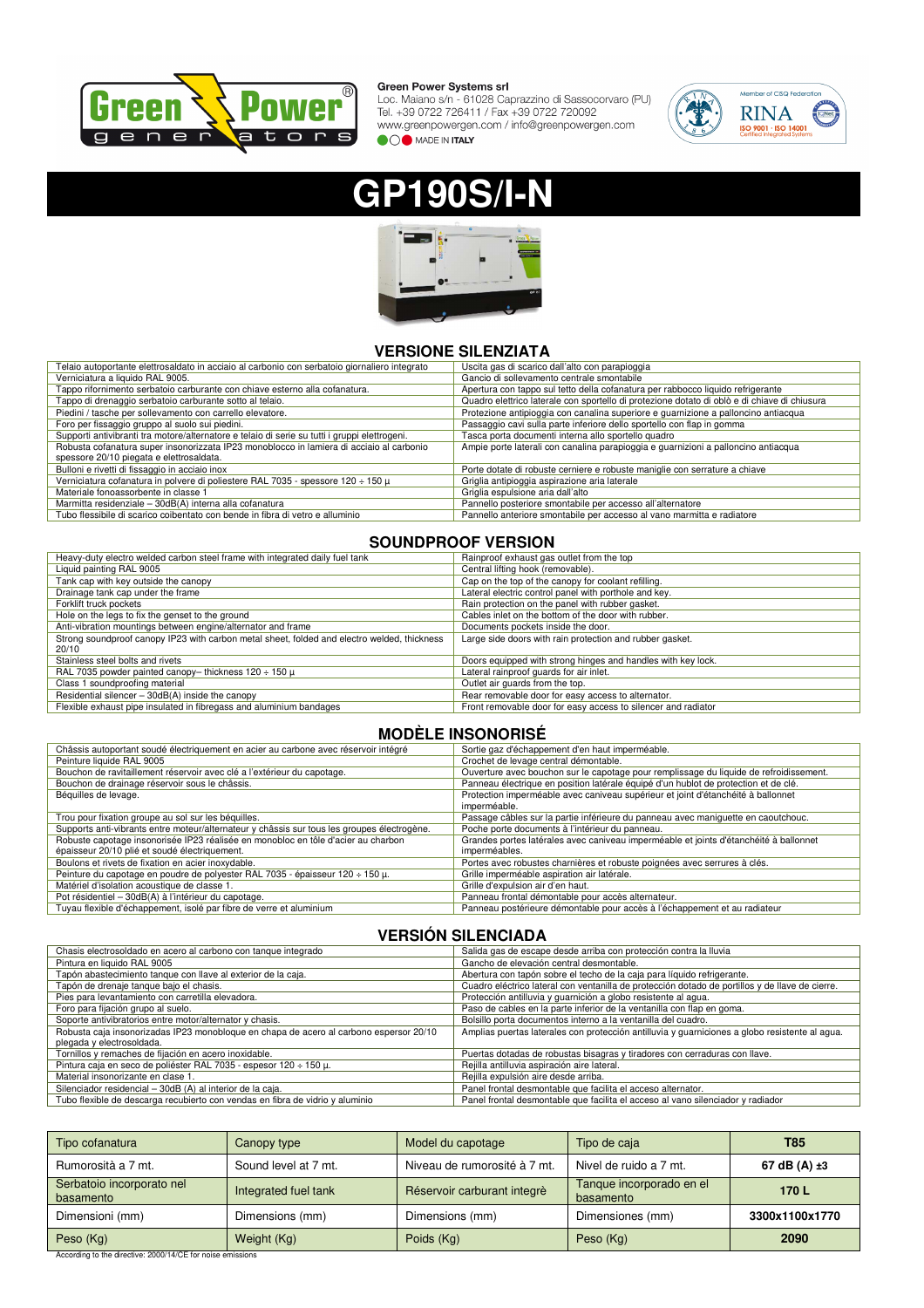

Loc. Maiano s/n - 61028 Caprazzino di Sassocorvaro (PU) Tel. +39 0722 726411 / Fax +39 0722 720092 www.greenpowergen.com / info@greenpowergen.com **OO** MADE IN **ITALY** 



## **QUADRI MANUALI MANUAL CONTROL PANELS TABLEAUX MANUELS DE COMMANDE CUADRO DE CONTROL MANUAL**



| Interruttore magnetotermico            | Magnetothermic circuit<br>breaker      | Disjoncteur magnétothermique    | Interruptor magnetotermico                 | 250 A                           |
|----------------------------------------|----------------------------------------|---------------------------------|--------------------------------------------|---------------------------------|
| Differenziale                          | Earth fault device                     | Interrupteur differentiél       | Interruptor diferencial                    | $0.03 - 30 A$                   |
| Presa                                  | Socket                                 | Prise                           | Enchufe                                    | <b>CEE 32A 400V 5P</b>          |
| Presa                                  | Socket                                 | Prise                           | Enchufe                                    | <b>CEE 16A 230V 3P</b>          |
| Centralina manuale                     | Manual control unit                    | Unité de commande manuelle      | Unidad de control manual                   | <b>LOVATO</b><br><b>RGK 420</b> |
| Allaccio quadro automatico<br>separato | Separate automatic panel<br>connection | Connecteur pour coffret séparée | Conexión para panel de<br>control separado | <b>STANDARD</b>                 |
| Morsettiera                            | Power terminal board                   | Bornier de raccordement         | Placa de bornes                            | <b>STANDARD</b>                 |
| Pulsante di arresto di<br>emergenza    | Emergency stop button                  | Bouton d'arrêt d'urgence        | Botón de parada de<br>emergencia           | <b>STANDARD</b>                 |

## **Centralina per gruppi ad avviamento manuale**

Chiave con 3 posizioni (OFF, start locale, start remoto) rimovibile in posizione OFF e start remoto - Alimentazione: 7...33VDC - Ingressi VAC: Generatore L1-L2-L3-N - Controllo tensione monofase, bifase e trifase - Range misure voltmetriche : 100...480VLL (3PH+N) - Range misura frequenza: 45...65Hz - Ingresso amperometrico: 1PH, /5A or /1A - Display: LCD con icone (52x35mm/2.05x1.38") - Modalità risparmio energetico - Ingressi: 5 negativi + 1 positivo per emergenza - Uscite: 5 positive, 2A, protette - Rilevamento motore avviato: "D+", Hz - Ingressi per velocità motore: "W" o "Pick-up" - 1 ingresso analogico resistivo per pressione olio, temperature motore o livello carburante - Allarmi e parametri in 5 lingue



#### **Key start control unit**

Key with 3 positions (OFF, local start, remote start) removable in OFF and remote start position - Power supply: 7...33VDC - VAC inputs: Generator L1-L2-L3-N - Single, two and three phase voltage control - Rated measurement voltage range: 100...480VLL (3PH+N) - Frequency measurement range: 45...65Hz - Current input: 1PH, /5A or /1A - Display: LCD with icons (52x35mm/2.05x1.38") - Powersave mode Inputs: 5 negative + 1 positive for emergency - Outputs: 5 positive, 2A, protected - Engine running detection: "D+", Hz - Engine speed inputs: "W" or Magnetic "Pick-up" - 1 analog ohmic input for oil pressure, engine temperature or fuel level control - Alarm and parameter text in 5 languages

#### **Coffret de control/command**

Clé à 3 positions (OFF, démarrage local, démarrage à distance) extractible en position OFF et démarrage à distance) - Alimentation : 7 à 33 V DC - Entrées V AC : L1-L2-L3-N générateur - Contrôle tension monophasée, biphasée et triphasée - Plage nominale de mesure de tension : 100 à 480VLL (triphasé+N) - Plage de mesure de fréquence : 45 à 65Hz - Courant d'entrée : monophasé, /5A ou /1A - Afficheur : ACL à icônes (52x35 mm) - Mode d'économie d'énergie - Entrées : 5 négatives + 1 positive pour urgence - Sorties : 5 positives, 2 A, protégées - Détection de démarrage moteur : "D+", Hz - Entrées de vitesse moteur : "W" ou "Pick-up" magnétique - 1 entrée analogique résistive pour la pression de l'huile, la température du moteur ou le niveau de carburant - Textes des alarmes et paramètres dans 5 langues

#### **Panel de control manual**

Selector de llave de 3 posiciones (OFF, encendido local, encendido remoto) extraíble en posición OFF y encendido remote) - Alimentación: 7...33 V DC - Entradas V AC: L1-L2-L3-N generador - Control tensión monofásica, bifásica y trifásica - Rango nominal medida de tensión: 100...480VLL (trifásica+N) - Rango medida de frecuencia: 45...65Hz - Corriente de entrada: monofásica, /5A o /1° - Display: LCD de iconos (52x35 mm) - Modo de funcionamiento con ahorro energético - Entradas: 5 negativas + 1 positiva para emergencia - Salidas: 5 positivas, 2 A, protegidas - Detección motor en marcha: "D+", Hz - Entradas velocidad motor: "W" o "Pick-up" magnética - 1 entrada analógica resistiva para presión aceite, temperatura motor o nivel combustible - Textos alarmas y parámetros en 5 idiomas